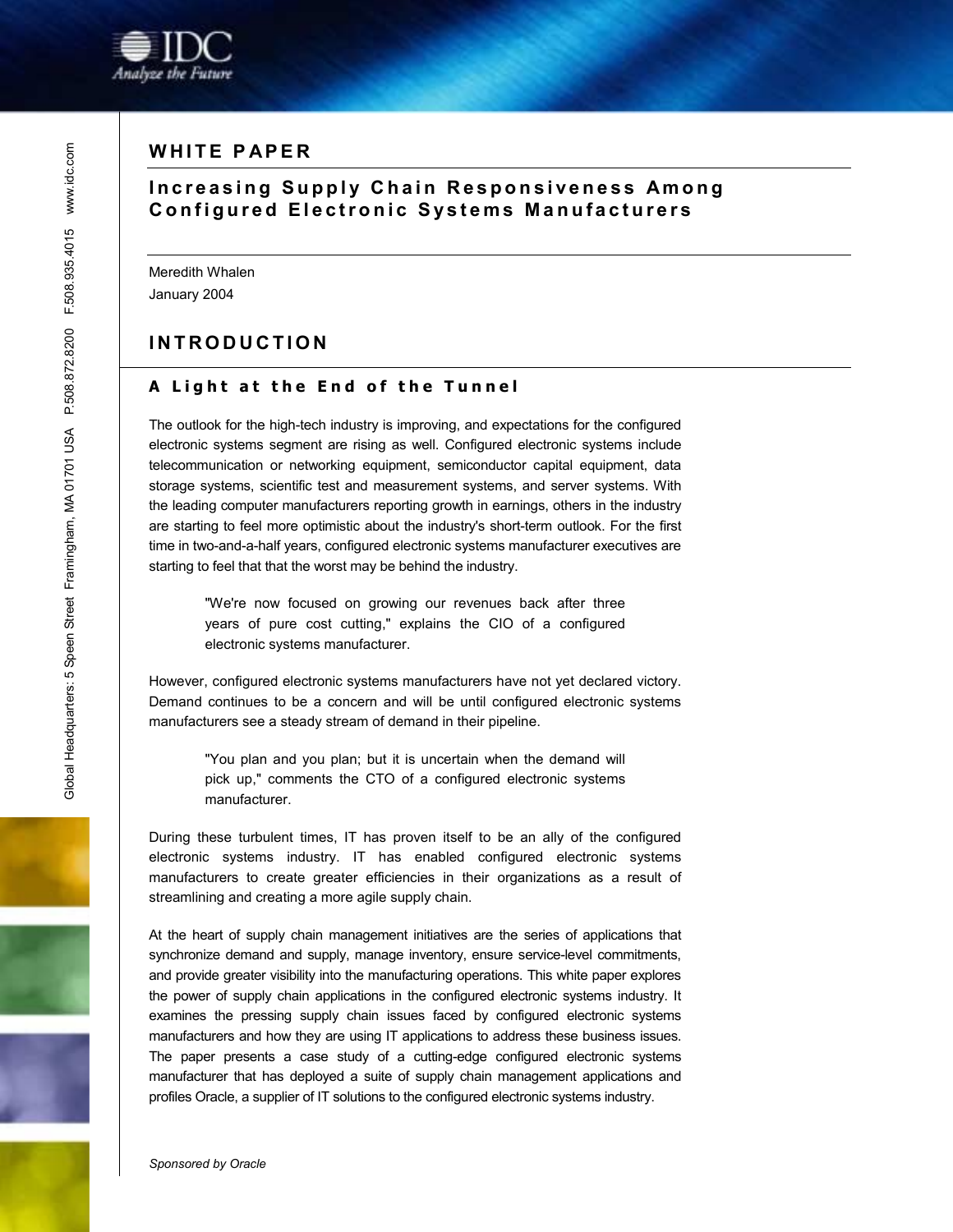#### **Satisfied Customers Boost Revenues**

A recent IDC survey of executives at configured electronic systems manufacturers revealed that these firms are grappling with several similar business challenges. Improving the effectiveness of sales and marketing, reducing order to delivery time, and reducing the costs of manufacturing are the top business objectives for configured electronic systems manufacturers, according to the survey. However, the important roles that managing inventory and improving demand forecasting play should not be overlooked. As Figure 1 shows, these objectives received similar ratings: 4.04 and 4.0, respectively.

#### **FIGURE 1**

Configured Electronic Systems Manufacturers' Business Objectives

*Q. Please rate how important the business objective will be to your company's strategic priorities:* 





Not surprisingly, the economic downturn of the past two-and-a-half years has led configured electronic systems manufacturers to focus on retaining existing customers and revenue. In this business, delivering a quality product on time is an important criterion to customer satisfaction.

> "The OEMs and the people you're dealing with want a lot more from a service level," explains the CIO of a complex manufacturer. The level of quality and delivery are still key areas, but they now want you to provide additional services over and above that."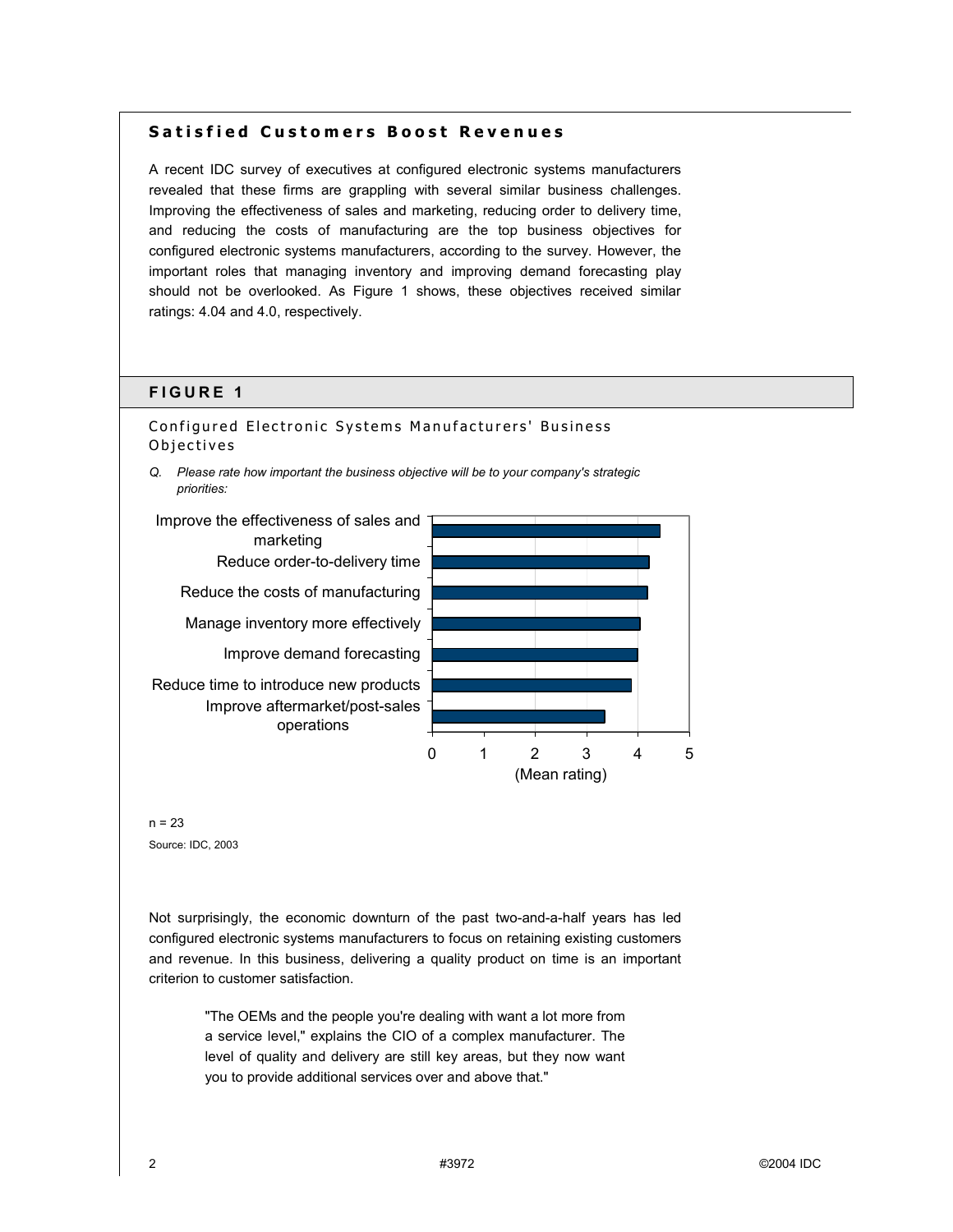Reduction of manufacturing costs has also resulted in a tightening of operations, particularly those activities associated with the supply chain and manufacturing processes. Many configured electronic systems executives would agree that their business is now leaner and more efficient as a result of the past 30 months.

> "Everyone has gotten smarter on how the whole supply chain is being managed. I don't think you're ever going to go back away from that," comments one high-tech executive.

However, as we all know, tackling the supply chain is no simple task. Optimizing the supply chain comes with its own set of business challenges, including:

- $\boxtimes$  Using strategic inventory risk pooling to minimize inventory and maximizing service for continuous configuration
- $\boxtimes$  Building complex configured products efficiently
- $\boxtimes$  Managing outsourcing without losing global visibility
- $\boxtimes$  Retaining configuration life cycle from as-designed to as-built to as-serviced
- $\boxtimes$  Managing demand variability and attaining accurate forecasts
- $\boxtimes$  Achieving accurate supply and demand picture

## **IT Proves Itself to Be an Important Tool**

Configured electronic systems manufacturers that have focused on streamlining their supply chain have found IT to be an important tool in their efforts of the past two-anda-half years. IDC doesn't expect this situation to change. As the high-tech sector picks up, IDC expects configured electronic systems manufacturers will continue to invest in IT, particularly as it relates to the supply chain. Of the configured electronic systems manufacturers surveyed by IDC, 48% expect their IT spending to increase in 2004 (see Figure 2).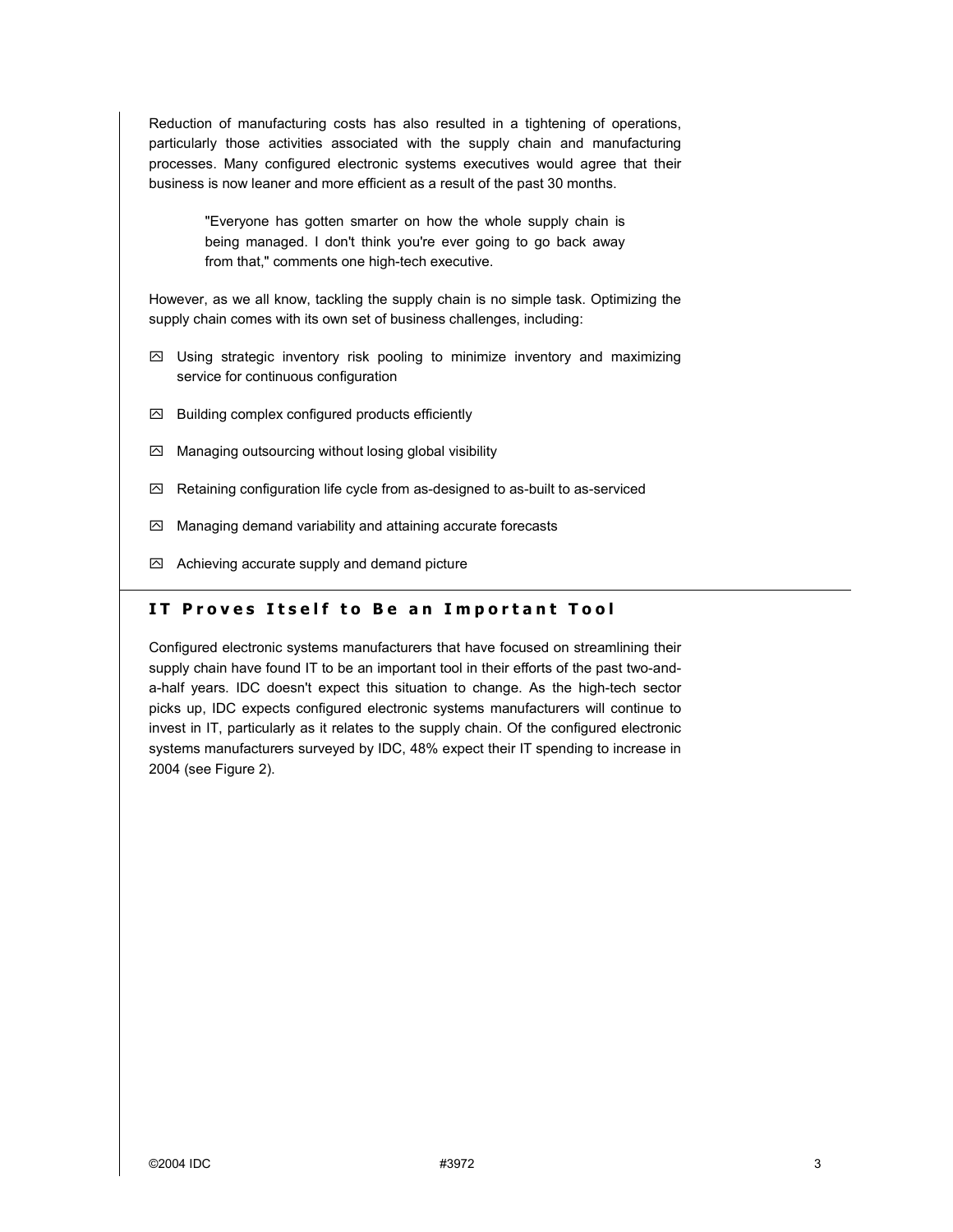## **FIGURE 2**



Changes to Configured Electronic Systems Manufacturers' IT Budget in 2004

*Q. Do you expect your IT budget to increase, decrease, or stay the same from calendar year* 

During the 2002-2007 period, IDC expects high-tech manufacturers to increase their IT spending at a compound annual growth rate (CAGR) of 7.1%.

What key IT investments are high-tech manufacturers making? Most of the investment dollars center around supply chain management and enterprise resource planning (ERP) applications, which top the list of technologies in which high-tech manufacturers are planning to further invest during the next 12 months (see Figure 3).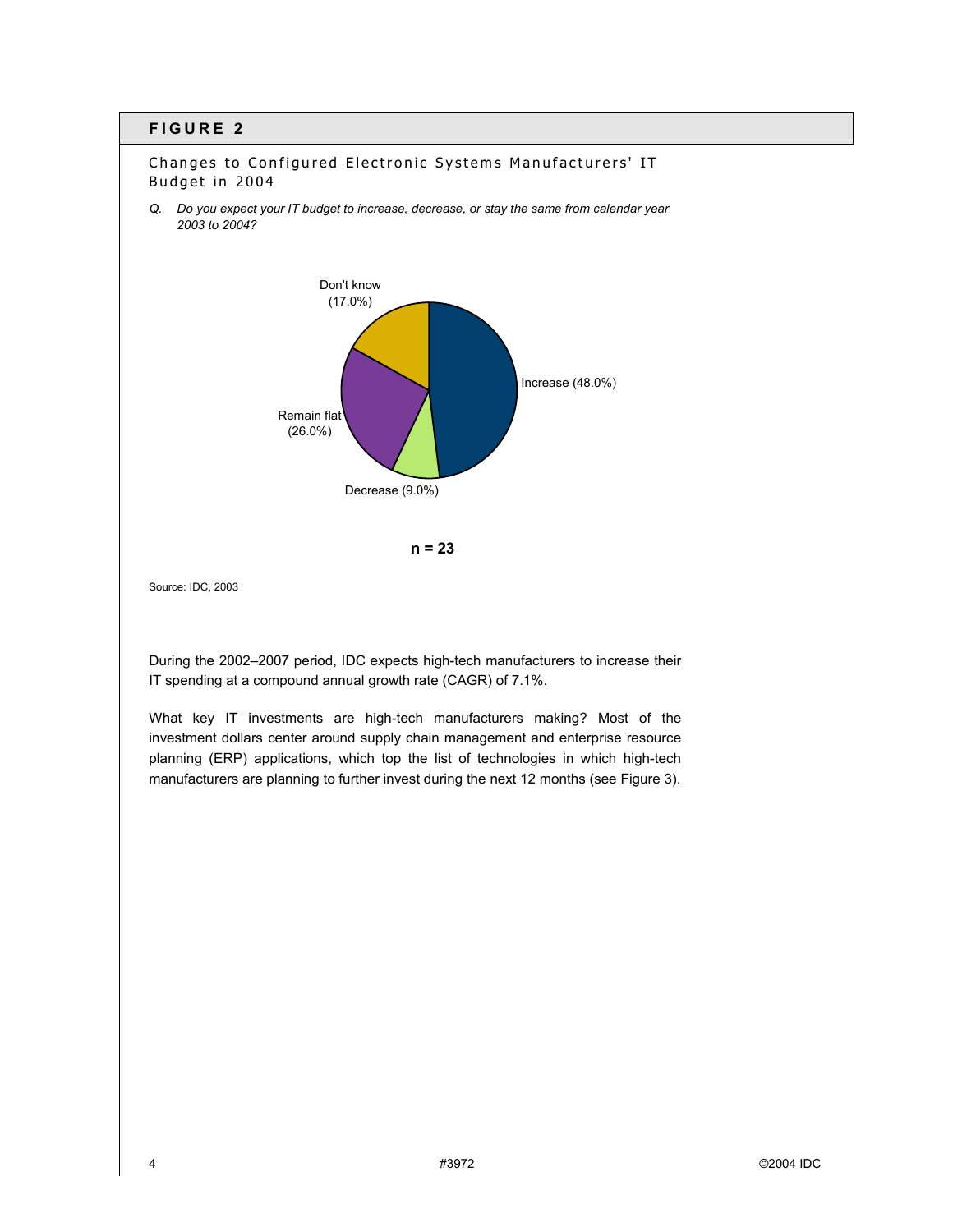#### **FIGURE 3**



 $n = 100$ Source: IDC, 2003

# **PROFILE OF A SUPPLY CHAIN SOLUTION VENDOR SERVING THE CONFIGURED ELECTRONIC SYSTEMS INDUSTRY: ORACLE**

A multitude of vendors provide supply chain management applications to the hightech industry. Oracle is no exception. The vendor has placed a significant focus on the high-tech manufacturing industry. IDC estimates that Oracle generated approximately \$326.6 million in revenue (or 7.2% of its revenue) from the U.S. hightech industry in 2002. As a result, Oracle is one of the 10 largest IT vendors in the U.S. high-tech industry.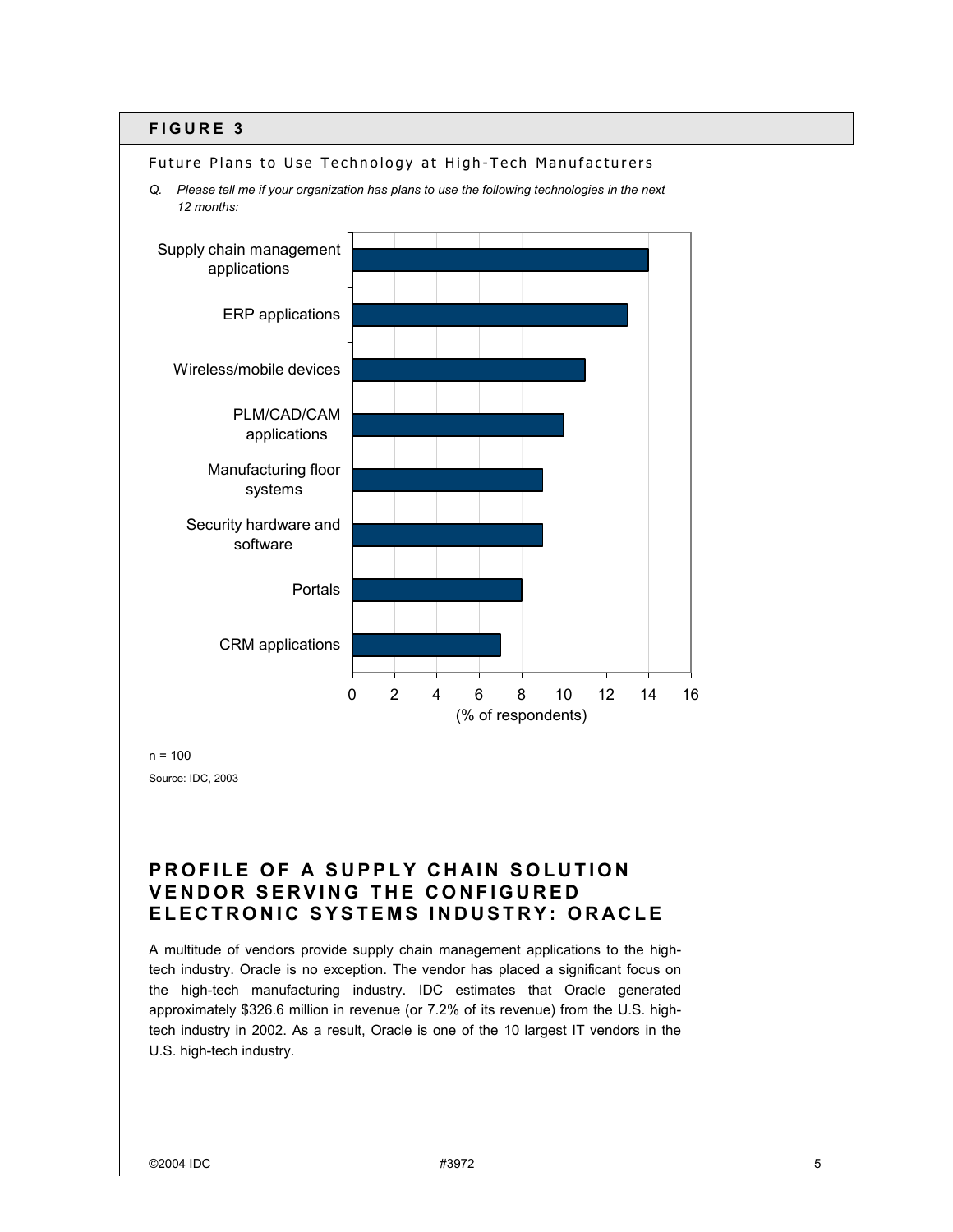The company's mission in the high-tech industry is "to continue to define and develop business solutions and processes which unlock true value for its customers in the EMS, semiconductor, configured electronic systems, and consumer electronics segments of the high-tech industry." To achieve this mission, Oracle pursues customers that are innovative, leading high-tech manufacturers. This work exposes Oracle to cutting-edge requirements, which it uses to build functionality back into its products.

In addition to working with leading high-tech manufacturers, Oracle stays attuned to changing industry requirements through a series of mechanisms, including:

- ! **High-Tech Customer/Partner Advisory Board (CAB).** Through its annual customer and field advisory board, Oracle uses information gleaned from customers and partners to define functional inputs for future releases.
- ! **Critical Account Program.** Oracle provides development-assisted implementation to select accounts.
- $□$  **Center of Excellence Program.** Development works closely with the business and IT executives of industry-leading companies to build solutions for leadingedge business practices.

#### **Solutions for the High-Tech Industry**

With its E-Business 11i.9 suite of applications, Oracle is able to bring an end-to-end offering of applications to configured electronic systems manufacturing organizations. The application suite includes financials, human resources, manufacturing, sales and marketing, order management, procurement, product life-cycle management, service, and supply chain planning and execution. The latest version of the supply chain modules includes 772 new features, of which 70% are expected to benefit high-tech customers. Some of the key features include outsourcing and multi-tier CTO (configure to order), serial tracking and genealogy, resource-centric detailed scheduling along with key enhancements in demand planning, collaborative planning, and field service. With RosettaNet support built into the middleware and its applications, Oracle's manufacturing applications can integrate the business processes of customers' suppliers and partners.

Oracle provides a broad set of integrated applications specifically for the high-tech industry that map to the Supply-Chain Operations Reference-model (SCOR) (see Figure 4). This paper does not go into detail about every module; rather, it highlights some of the key components of Oracle's supply chain management solution.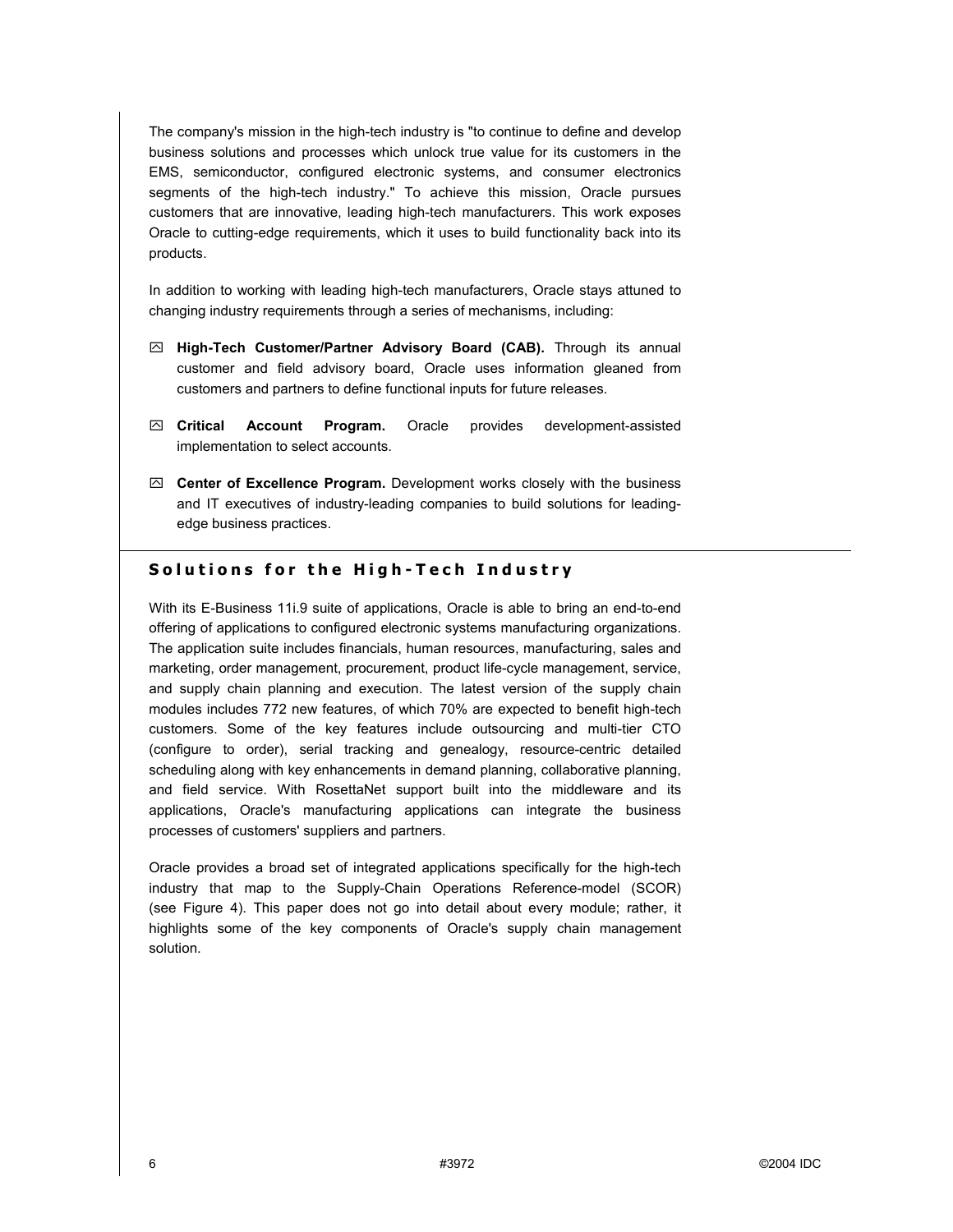## **FIGURE 4**

Oracle's Supply Chain Solutions for the High-Tech Industry Map to the SCOR-Model

# **Oracle Has a Complete, Integrated Set of Solutions for the High-Tech Industry Mapping to the SCOR-Model**



Source: Oracle, 2003

## **Supply Chain Management Solution**

Most relevant to configured electronic systems manufacturers is Oracle's supply chain management solution. The supply chain planning solution can support all types of high-tech manufacturing business models — from completely manufactured in-house operations to completely outsourced manufacturing operations. The solution provides manufacturers with real-time access to information and supports transition to the virtual manufacturing environment. Key components of Oracle's supply chain management solution for the configured electronic systems industry include Oracle Advanced Planning, Oracle Configure to Order, and Oracle Order Management solutions.

#### **Oracle Advanced Planning**

This set of modules is designed to address end-to-end planning across procurement, manufacturing, fulfillment, service, marketing, and logistics enterprise processes. It enables strategic risk pooling for critical components or inventory postponement that allows configured electronic systems manufacturers to drive inventory out of their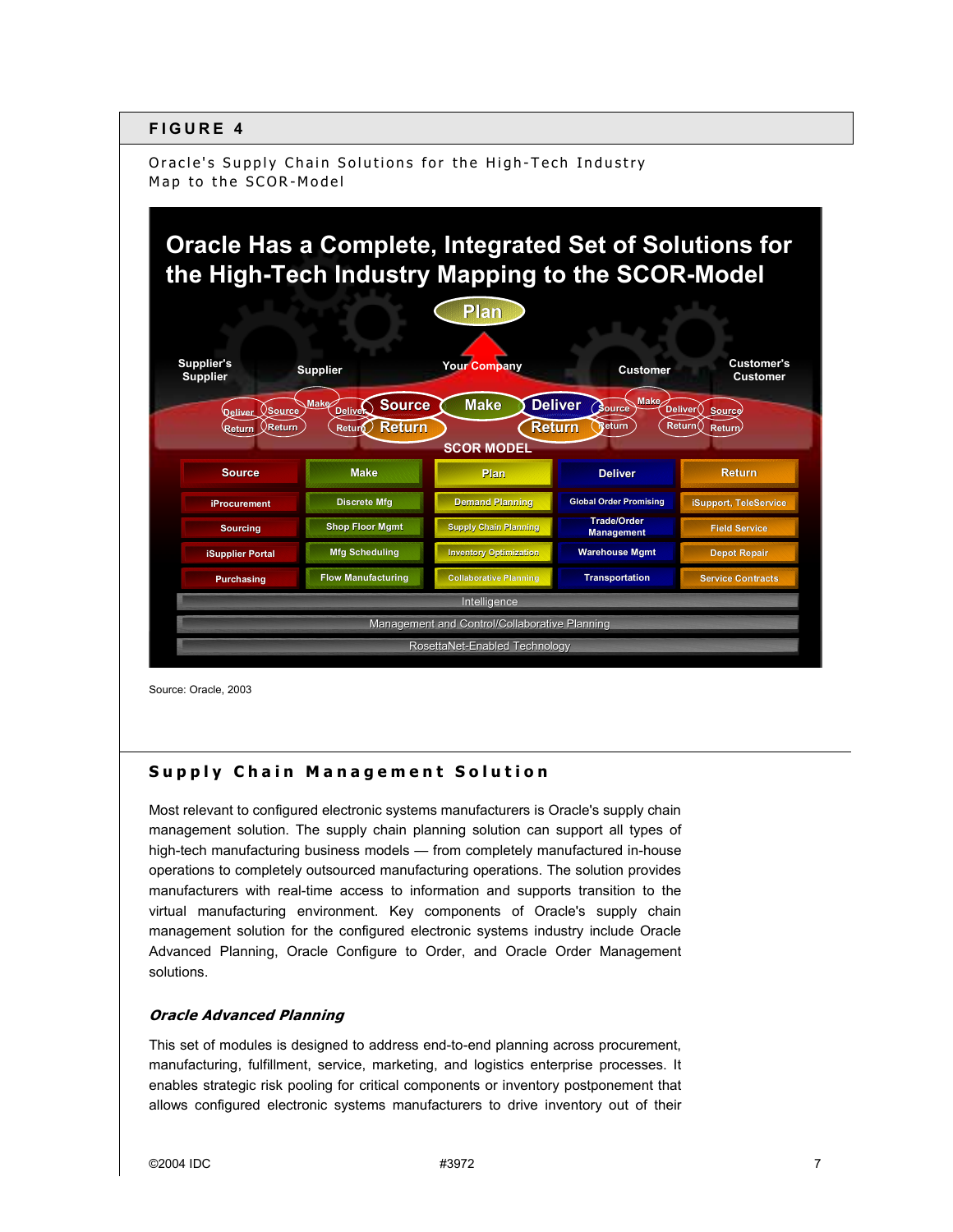supply chain, reduce costs, and quickly respond to changes in custom configuration. Key components of the Advanced Planning solution include:

- ! **Demand Planning.** Helps to achieve an accurate consensus forecast by bringing together marketing, sales, manufacturing, customer, and supplier information and supports an enterprisewide sales and operation planning process with multidimensional OLAP analysis (e.g., product, channel, geography, and time).
- ! **Inventory Optimization.** Determines the most effective inventory postponement strategy while taking into account demand, supply and lead-time uncertainty, and customer service levels.
- ! **Supply Chain and Manufacturing Planning.** Reduces supply chain planning cycle time through holistic database-centric planning. Collaborative capabilities help to provide a clearer picture of the impact of customer and supplier forecasts, schedules, and constraints.
- ! **Global Order Promising.** Helps manufacturers to promise orders more accurately by taking into account material availability, manufacturing capacity, supplier capacity, and transportation capacity.
- ! **Manufacturing Scheduling.** Helps to drive plant and shop floor efficiencies by improving asset utilization through support for complex scheduling methods such as sequence dependent setups, batch resourcing, network routings with a highly interactive scheduling user interface.
- ! **Collaborative Planning.** Provides demand and supply collaboration with customers, contract manufacturers, and suppliers, and therefore complete supply chain visibility, by simultaneously sharing of forecasts and order commit information across multiple enterprises. Includes support for key processes such as waterfall analysis, vendor managed inventory (VMI), and liability analysis.
- ! **Supply Chain Intelligence.** Decision-making tool to help drive continuous improvement in supply chain. Can define a series of parameters upon which to be notified. For example, can track key performance indicators compared to plan, set up business performance targets, and notify decision makers of exceptions.

#### **Oracle Configure to Order**

Oracle's Configure to Order (CTO) solution represents a leap forward in addressing mass customization by offering an integrated solution that combines state-of-the-art configuration technology, demand management, advanced planning, and agile manufacturing. Oracle's CTO solution leverages Oracle Configurator, Oracle Order Management, Oracle Advanced Planning, Oracle Manufacturing, and Oracle Service to provide a complete and integrated order-to-ship-to-service flow for configured electronic systems manufacturers. Key features include the ability to:

- $\boxtimes$  Use a single data source to coordinate customer orders with manufacturing
- $\boxtimes$  Plan and manage complex configurations across the supply chain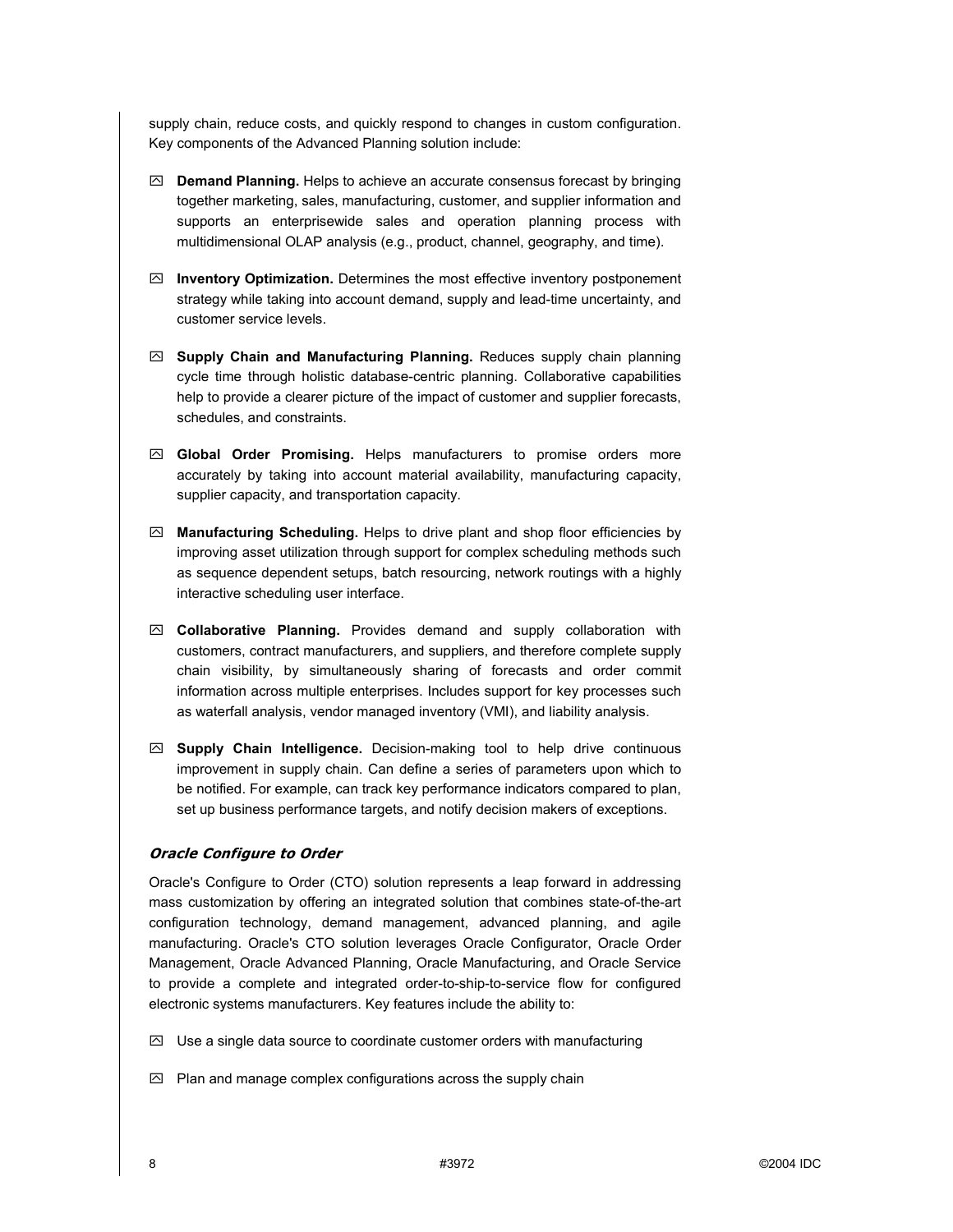- $\boxdot$  Configure to unique customer requirements
- $\boxtimes$  Build or procure unique configurations

#### **Oracle Order Management**

Oracle's Order Management solution supports the end-to-end fulfillment process for configured electronic systems manufacturers with configuration, pricing, order management, release management, transportation, and warehouse management modules. Key benefits include:

- $\boxtimes$  Improve visibility to customer demand across all channels
- $\boxtimes$  Provide accurate order promise dates
- $\boxtimes$  Respond quickly to changing customer needs
- $\boxdot$  Execute customer shipments accurately and on time

Some key components of Oracle's Order Management solution include:

- ! **Configurator.** Helps complex manufacturers work through the myriad of choices to configure a product to specification for their clients and guides customers to the best solution and gives them a complete order-to-ship flow.
- ! **Advanced Pricing.** Helps to integrate pricing across the enterprise, target pricing strategies, and provide complete deal and promotion support.

Table 1 shows how Oracle's supply chain management solution helps configured electronic systems manufacturers address many of their key business and technology challenges.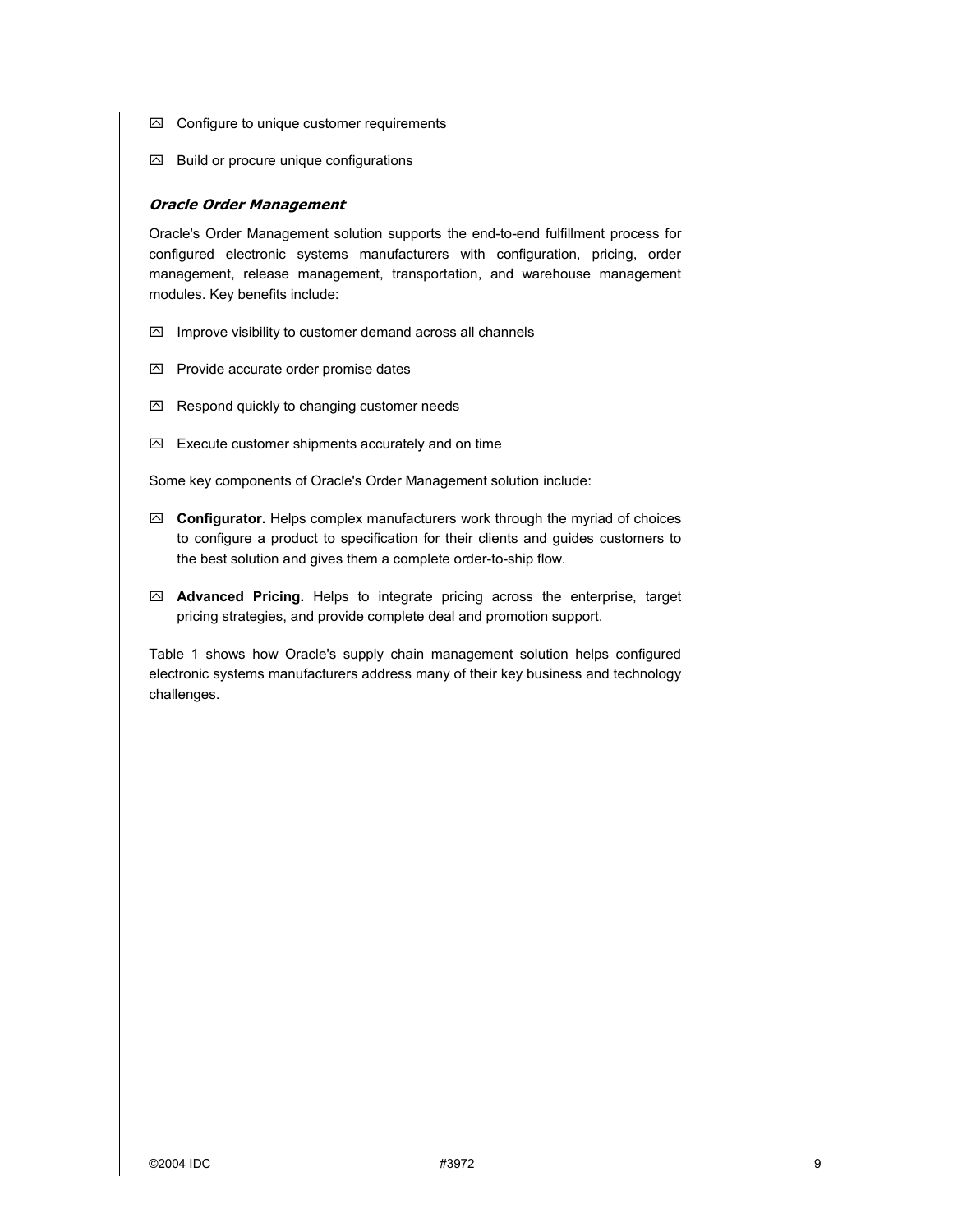## **TABLE 1**

## How Oracle's Supply Chain Management Solution Addresses Challenges of Configured Electronic Systems Manufacturers

| Challenge                                                                                                              | Oracle's Solution                                                                                                                                                                                                                                                                                                                                                                                                     |
|------------------------------------------------------------------------------------------------------------------------|-----------------------------------------------------------------------------------------------------------------------------------------------------------------------------------------------------------------------------------------------------------------------------------------------------------------------------------------------------------------------------------------------------------------------|
| Using strategic inventory risk pooling to minimize<br>inventory and maximizing service for continuous<br>configuration | Solution that uses "risk pooling" methodology to determine<br>optimal inventory levels of parts and sub-assemblies while at<br>the same time pushing inventory further up the supply chain -<br>Inventory Optimization, Collaborative Planning, Supply Chain<br>and Manufacturing Planning                                                                                                                            |
| Building complex configured products efficiently                                                                       | Solutions that help manage configuration complexities and<br>accelerate order-to-delivery cycle times - Configure to Order,<br>Advanced Planning (Suite)                                                                                                                                                                                                                                                              |
| Managing outsourcing without losing global visibility                                                                  | Solutions that support all types of high-tech manufacturing<br>business models - from completely manufactured in-house<br>operations to completely outsourced manufacturing<br>operations; that supports transition to the virtual manufacturing<br>environment and supports supplier drop-ship across multiple<br>legal entities - Discrete Manufacturing, Configure to Order,<br>Collaborative Planning, Purchasing |
| Retaining configuration lifecycle from As-Designed to As-<br><b>Built to As-Serviced</b>                               | Solutions that offer a single enterprise data source to enable<br>tight front- to back-end integration letting companies<br>automatically generate manufacturing BOM from customer<br>orders. A copy of the as-built BOM is passed to service and is<br>kept updated as the as-serviced BOM as and when service is<br>performed - Discrete Manufacturing, Configure to Order,<br>Depot Repair, Field Service          |
| Managing demand variability and attaining accurate<br>forecasts                                                        | Solutions that enable demand collaboration and improve<br>forecast accuracy by enabling ubiquitous information sharing<br>among ASIC suppliers, OEMs, contract manufacturers and<br>allowing independent forecasting and consumption of optional<br>components - Demand Planning, Collaborative Planning                                                                                                              |
| Achieving accurate demand and supply picture                                                                           | Solutions that generate a single holistic supply chain plan that<br>provides long-range aggregate planning across ASIC<br>suppliers, contract manufacturers, and OEMs as well as short-<br>term detailed scheduling - Advanced Planning (Suite)                                                                                                                                                                       |

Source: IDC, 2003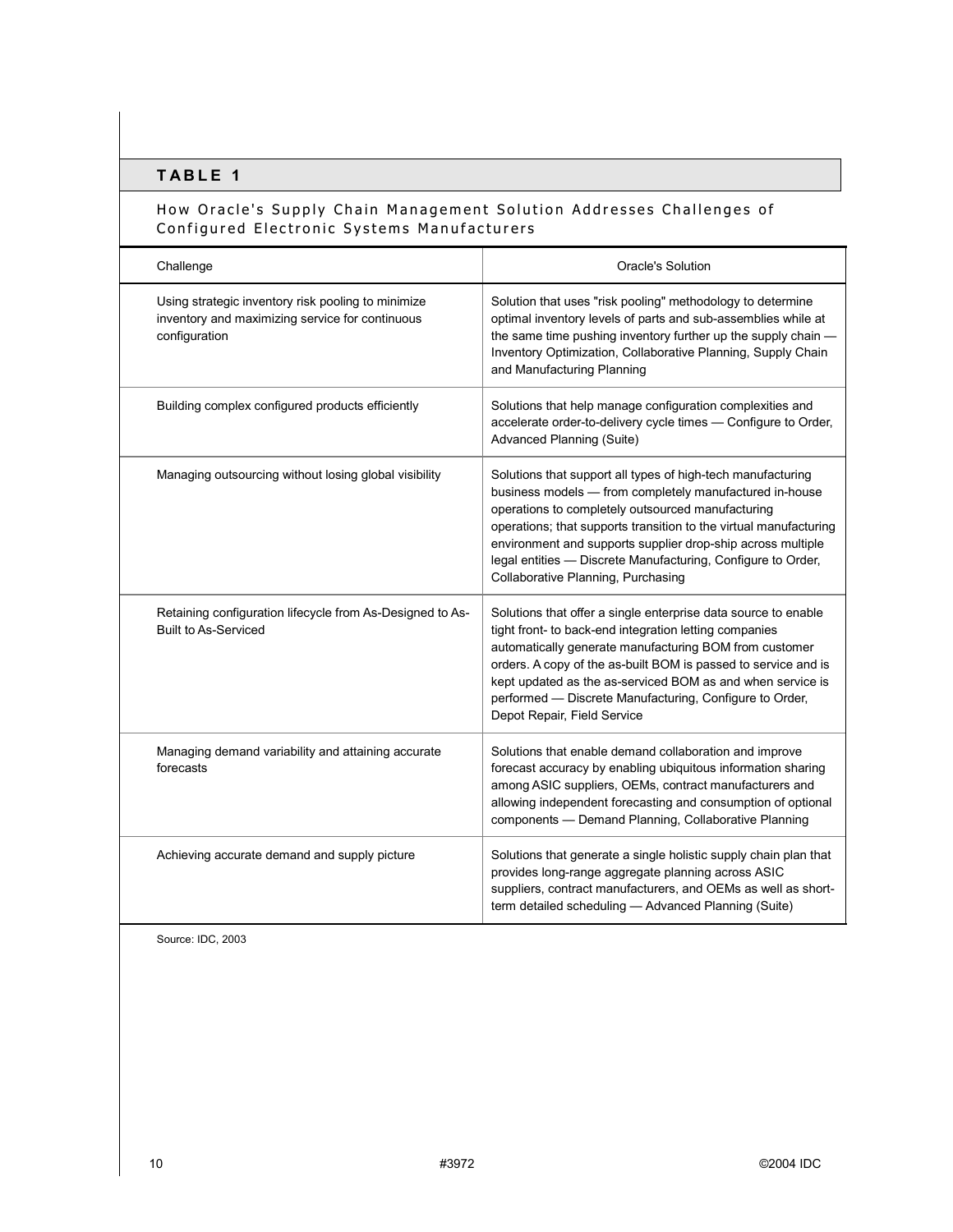# **IDC OPINION**

Oracle has put quite a bit of emphasis on the configured electronic systems industry because it sees high-tech as the source of much innovation. By staying in touch with the leading-edge developments in the high-tech industry, Oracle is well positioned to drive innovation through the rest of the high-tech industry and even the manufacturing sector. Furthermore, the company's belief that it needs to maintain leadership across the high-tech sector in order to stay in touch with innovative manufacturing developments for the rest of its business helps ensure Oracle's commitment to this industry.

Oracle's supply chain management solution is rich with features. Key to continued success is educating the customers about the benefits of these features and how they can be used. Oracle continues to drive improvements and support for innovative business practices by working closely with its customers. Now that Oracle has a strong supply chain footprint in the high-tech industry, its next challenge is to develop a comprehensive partner strategy and work on educating and converting systems integrator partners.

Oracle's depth in the high-tech industry helps to address industry-specific business processes, but as the company extends its presence in the automotive, aerospace and defense, and medical device industries, these cross-industry leanings are likely to benefit all industries.

# **CASE STUDY**

## **Agilent Test & Measurement Lowers IT Costs with Oracle 11i**

One major configured electronic systems manufacturer that is investing in supply chain and ERP applications is Agilent. This case study illustrates the benefits that can be attained by implementing a global supply chain and ERP system.

Agilent Technologies delivers technologies, solutions, and services to customers in the areas of communications, electronics, life sciences, and chemical analysis. The company has two main lines of business: Test & Measurement and Semiconductors. More than half of Agilent's revenue is generated from outside the United States. With customers in more than 110 countries and facilities in 30 countries, Agilent develops products at manufacturing sites in the United States, China, Germany, Japan, Malaysia, Singapore, Australia, and the United Kingdom.

#### **Bogged Down by Legacy**

In 1999, Agilent spun off from HP. Although the companies split, Agilent's worldwide headquarters remained on the site of HP's first owned and operated R&D and manufacturing facility in Palo Alto, California. At the time, Agilent's remaining 25,000 employees accounted for only about one-quarter of HP's total employees.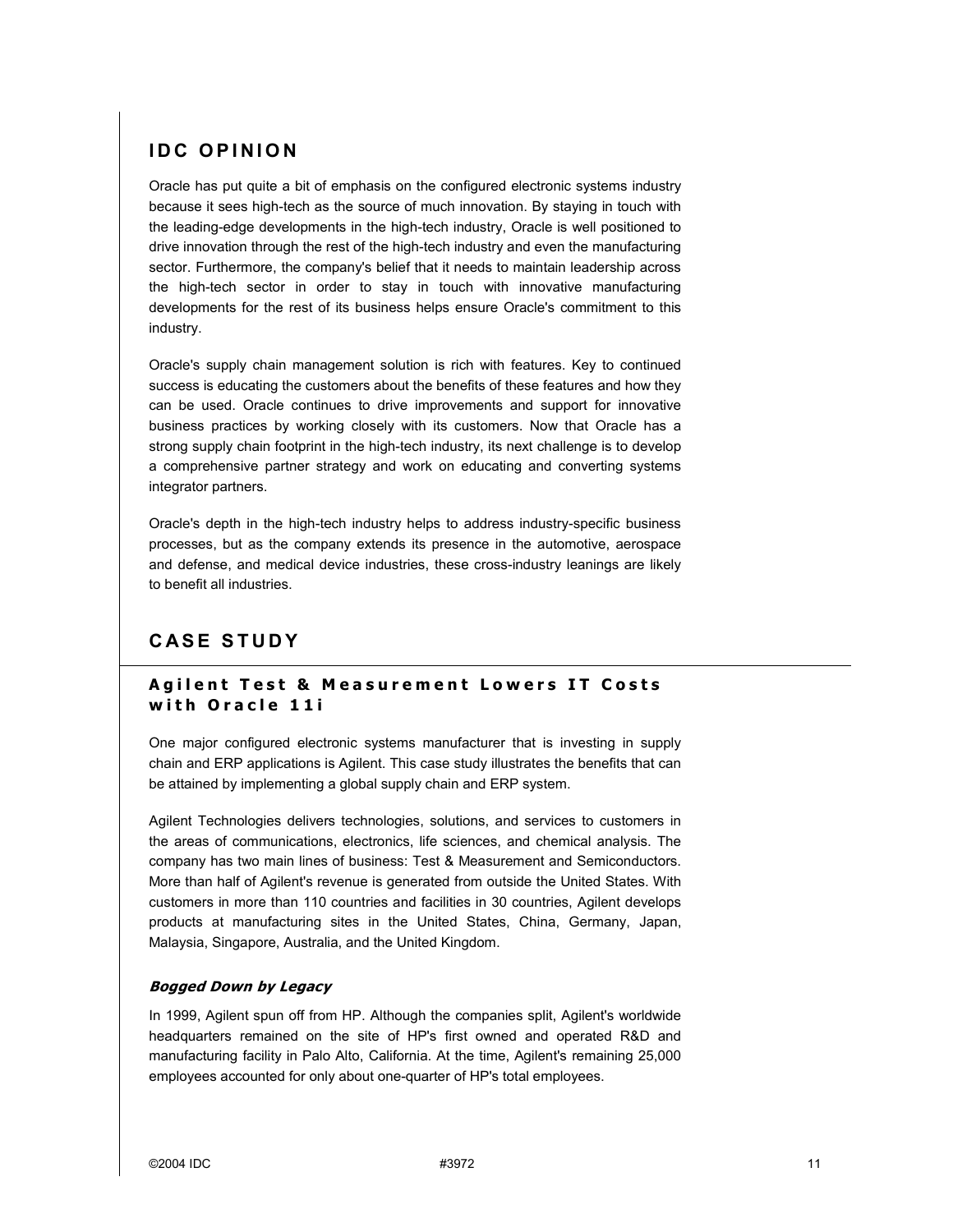Spinning off from such a large, multifaceted business left Agilent with an IT environment that was built for a larger company with more lines of business and a larger staff. The existing infrastructure, which included thousands of homegrown applications and a 15-year-old order management system, prevented Agilent from running an agile business, particularly around the company's supply chain.

> "Because Agilent Test & Measurement produces a highly configured product, flexibility throughout the entire supply chain is essential," explains Jeff Gould, Senior Manager, Test & Measurement Global Solution Development, Agilent Technologies. "Our previous ERP systems prohibited us from gaining the visibility and data we needed for a flexible process."

The existing IT environment was also very costly to operate and support. Agilent's IT expenses were very high because the company was spending too much on enhancements for custom legacy applications across multiple countries. In fact, every enhancement or change to an application involved updating anywhere from 20 to 50 systems that did the same function. Ultimately, Agilent could not afford to make enhancements and add new functionality.

Agilent was a new company in the high-growth dot-com era, and its complex legacy infrastructure prevented it from making changes and moving quickly in order to keep up with market dynamics.

#### **Creating a More Agile Supply Chain**

In 1999, the company made a strategic business decision to overhaul its IT infrastructure. Agilent began exploring new solutions that could better support its business worldwide and that would cut down on IT expenses. Some of Agilent's specific objectives for its new IT environment included:

- $\boxtimes$  Facilitating communications across the company
- $\boxdot$  Enabling more collaborative product design
- $\boxtimes$  Developing a single, worldwide solution rather than multiple, disparate regional solutions
- $\boxtimes$  Focusing IT resources on value-add IT initiatives, such as supply chain and customer order management, rather than supporting legacy systems

#### **In Search of a Single, Global Solution**

When Agilent began evaluating systems in 1999, the company was looking for a single, off-the shelf solution that could accommodate its worldwide manufacturing operations. Specifically, Agilent sought to implement a new application environment that would enable the company to:

- $\boxtimes$  Improve responsiveness to customers, suppliers, and distributors
- $\boxtimes$  Provide more accurate quote through delivery information to customers, ensuring more accurate delivery commitment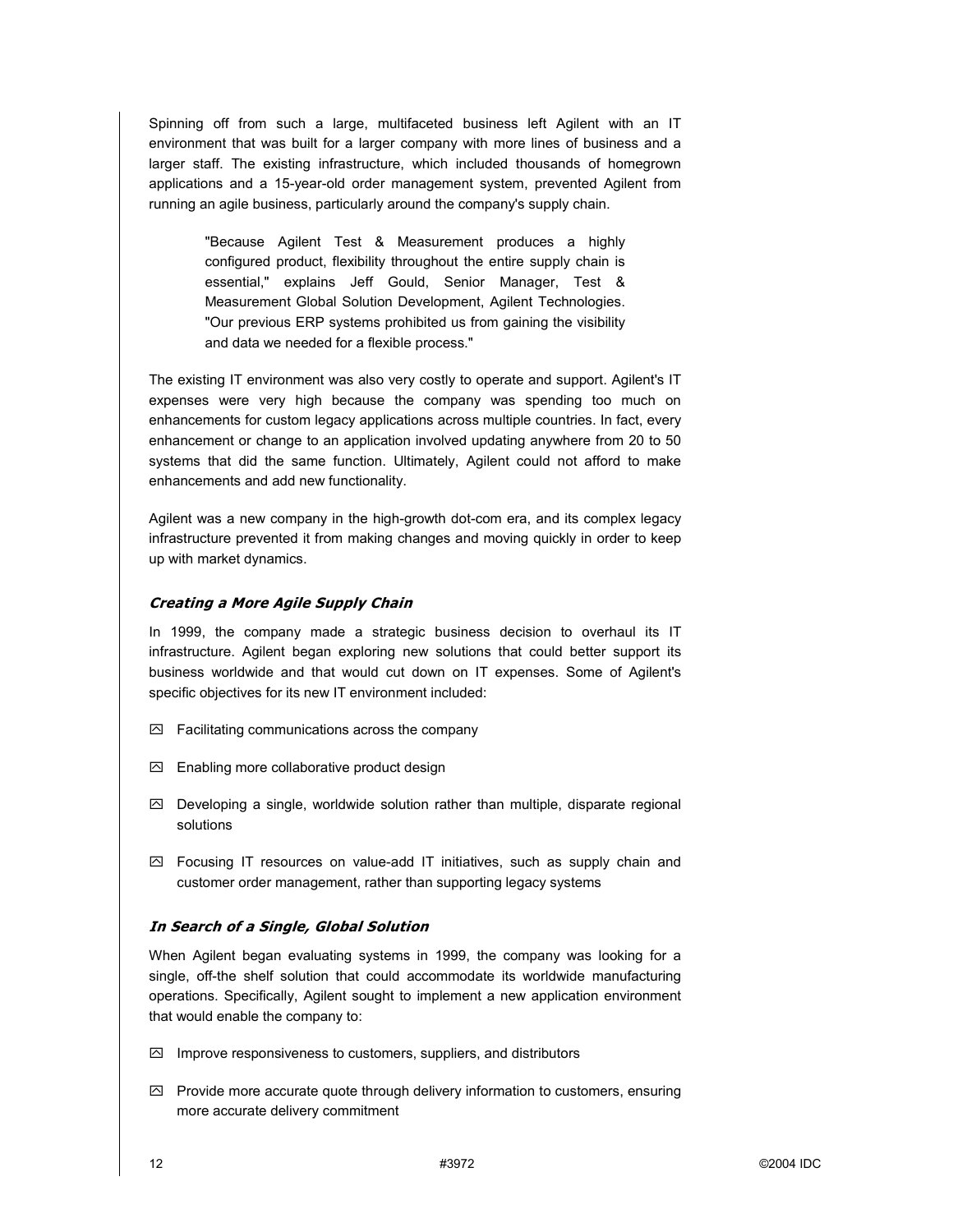- $\boxtimes$  Create greater flexibility in the supply chain for its highly configured products
- $\boxtimes$  Carry less inventory, thus improving inventory turns and reducing the costs to manage inventory

In June 2000, after evaluating two major ERP vendors, Agilent decided to go with an Oracle solution. Agilent needed a global vendor that could handle the scope of supporting operations in 30 countries. The company also appreciated Oracle's willingness to work as a strategic partner - allowing Agilent to provide input into the development and functionality of product updates and future releases.

#### **An "Out-of-the-Box" Implementation**

In what is said to be the largest functional deployment of Oracle, Agilent elected to implement almost the full Oracle 11i suite within its Test & Measurement business unit, including the following modules:

- **2** Advanced Planning
- Order Management
- Manufacturing
- Warehouse Management
- Procurement
- **因** Financials

Across all of its sites, Agilent is running on one instance of 11i (hosted in Colorado) for all of its supply chain functions for its Test & Measurement and Semiconductor businesses. The application itself is very close to the "out-of-the-box" release, ensuring that Agilent would require minimal customization and allowing for easier implementation and updating.

The implementation team at Agilent, which consisted of Agilent employees and Oracle consultants, deployed Oracle 11i in a four-phase process. In June 2002, Agilent went live with Oracle 11i in its two largest and most complex factory sites (one in Asia, one in the United States) as well as with its sales and finance modules. Due to the massive functionality and global footprint, the implementation was not simple. The team worked for six months on standardizing the processes and the related solutions, ensuring data transformation, and working out bugs in the process. Agilent learned that the data constructs and transformation were particularly complicated due to the highly configured products.

Once the initial deployment was complete and stable, subsequent phases went smoothly as more functionality was rolled out in a contained fashion. Agilent completed phase 2 of the deployment in June 2003, phase 3 in September 2003, and phase 4 in December 2003. Agilent expects to complete full deployment of Oracle 11i to the entire Test & Measurement business unit by February 2004.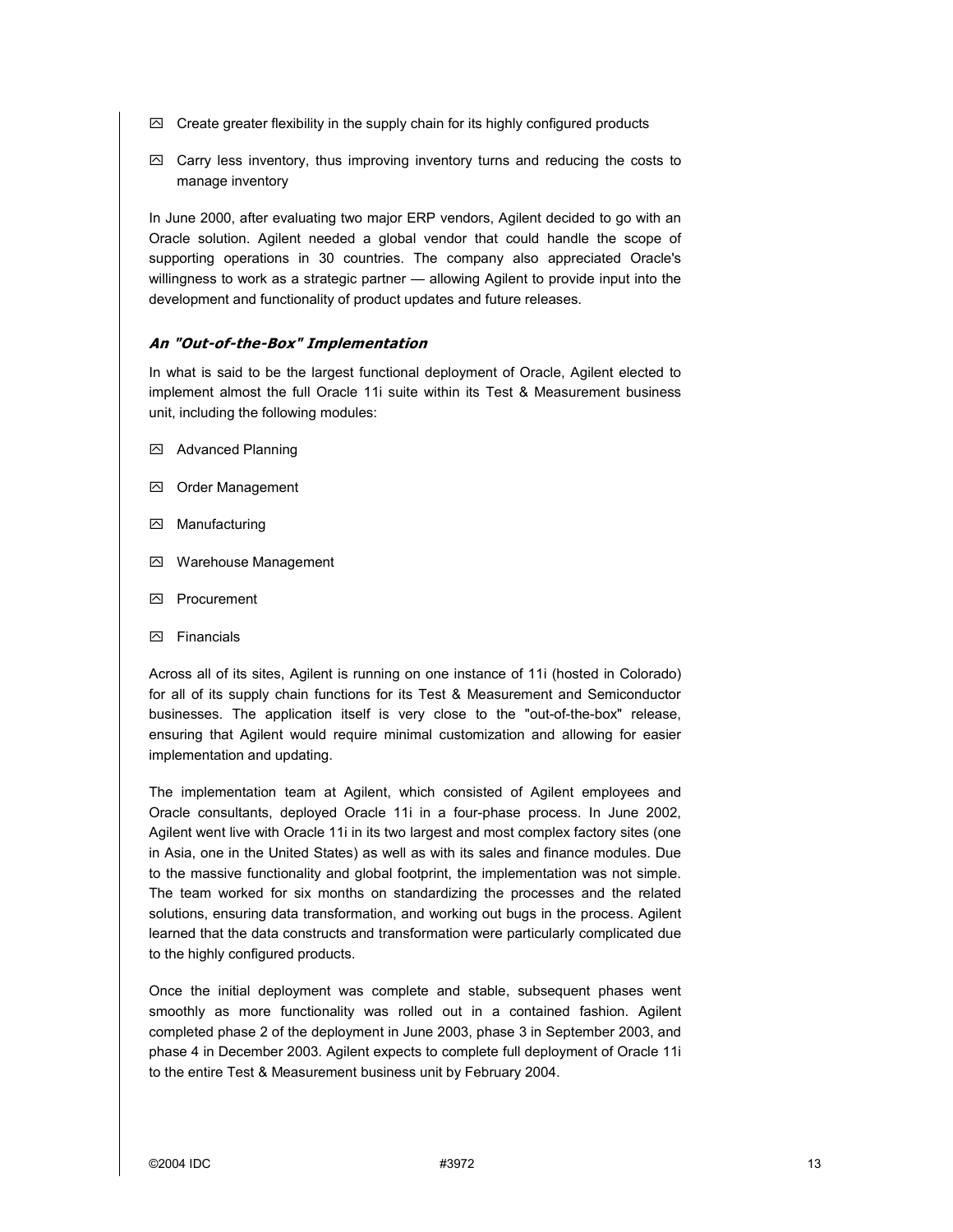#### **A More Efficient Operation**

Because Agilent has been deploying Oracle 11i for more than two years, the implementation has had an impact on its business - both positive and negative. The company lost some of its business momentum during the initial stages of the implementation.

> "We took a step backwards to get to where we are today; but we are now at the point where Agilent is able to achieve greater flexibility in our supply chain," states Gould.

And while the full implementation is not yet complete, the company has already witnessed numerous improvements in its business.

> "We have greatly improved order accuracy as a result of our streamlined product configuration process," explains Gould.

Other benefits include:

- $\boxdot$  Improved the closing process and reduced the time finance takes to close the financial and operational books at the enterprise level
- $\boxtimes$  Eliminated thousands of legacy systems by implementing a standardized and simplified application architecture worldwide
- $\boxtimes$  Reduced the number of application instances that the company was running in each region
- $\boxtimes$  Streamlined the product configuration data and process in order to improve the efficiency business centers
- $\boxtimes$  Enabled real-time flow of information from business centers to the manufacturing factories due to the implementation of integrated environment
- $\boxtimes$  Improved the reporting efficiencies by implementing a comprehensive enterprisewide data warehousing and reporting solution
- $\boxtimes$  Achieved complete and accurate supply and demand picture by enabling worldwide enterprisewide supply chain planning
- $\boxtimes$  Reduced the operational and maintenance costs of the ERP environment by implementing only a single instance of Oracle 11i
- $\boxtimes$  Improved the efficiencies of the new product introduction sites by enabling an integrated product life-cycle management solution
- $\boxtimes$  Implemented real-time order promising, resulting in greater customer satisfaction
- $\boxtimes$  Enabled a self-service model and reduced the cost of operations for indirect procurement

In addition, and most important, by eliminating thousands of legacy systems and implementing a standardized and simplified application architecture, Agilent has met its primary goal of reducing IT spending by cutting support and enhancement costs.